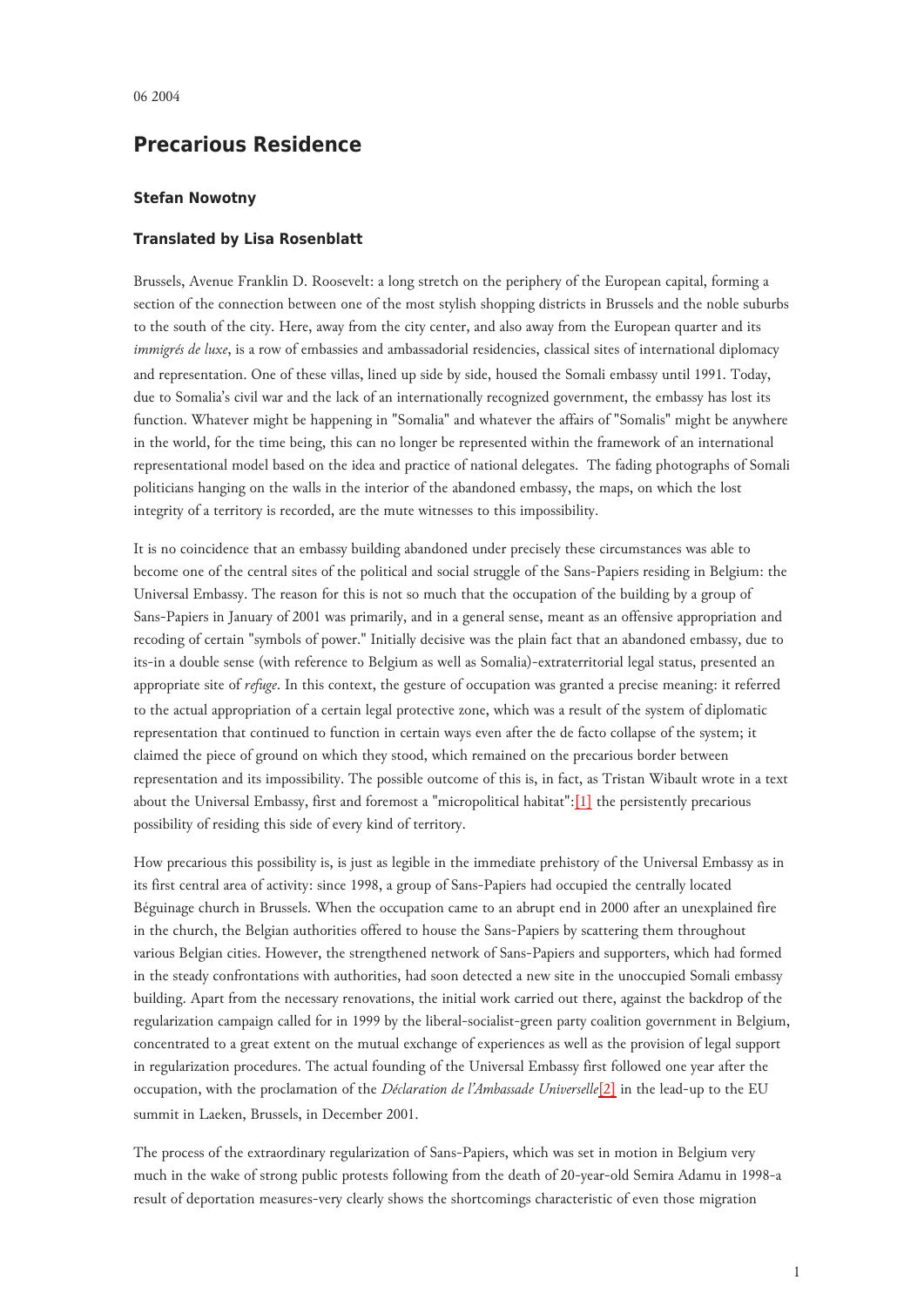policies posing as "liberal": approximately 30,000 regularization applications stood in contrast to a wealth of unprocessed and rejected applications and those not even made because of the pre-set criteria. Those who still had no residency status after the finish of the campaign could await only, as stated in the Universal Embassy *Declaration*, "repression and expulsion." The flipside of the processed regularizations came in the form of intensified deportations and the six *centres fermés* (closed camps) erected during the 1990s, which still remain highly active. The key point, however, is that every regularization campaign leads in the most extreme case, as it says in the *Declaration* to a "temporary cleansing of the prominent clandestineness." It does not at all change the basic facts of the matter of the permanent social, economic, and political *production* of clandestine existence with which we are currently confronted.

The Universal Embassy's analysis is unambiguous on this point. The new social figure of the Sans-Papiers emerges mainly at the scattered intersections of the economic regime of neo-liberal globalization and the juridical-political regime of the nation state, there, where the new rejections and inclusions of the one, cross the inclusion-exclusion mechanisms of the other. Whereas current movements of migration are highly motivated by the effects of the globalization-induced destruction of traditional economies as well as the austerity policies imposed by international institutions in the countries of origin, in the classic industrial states we are experiencing huge numbers of migrants being pushed into precarious legal situations and socially declassed as well as the emergence of new forms of exploitation, particularly in out-sourcing, the agricultural sector, as well as in the low-wage area of the service sector. As stated in the *Declaration,* "The clandestine, as an inverted figure, is a de-localized worker from the third world in our neighborhoods." The official policy seems to know only two reactions to the growing chasm between aggravated economic existential conditions and various degrees of deprivation of social rights tied to citizenship-police repression and models of selective opening of borders and international temporary work that serve economic interests: "Work is imposing inclusion norms outside the law."

This deals with a norm of precariousness, which extends from the working situation into unemployment, from the withholding of social rights into the deprivation of the sheer right of residency and finds its most extreme intensification in the existence of Sans-Papiers. The Sans-Papiers existence is characterized by a multiplicity of survival techniques, which develop within the framework of a splintering of distressed living situations. Therefore, it is not only the exclusion from enjoying political rights that forms an obstacle to the political articulation of the social evidence present in the Sans-Papiers existence, but primarily, the social atomization which underlies this existence.

It is precisely here that we can see why the activities of the Universal Embassy are neither limited to individual support activities (based on the model of social work), nor to the carrying through of direct protest actions, or the formulation of programmatic demands (based on the models of activism or representation of political interests). The pivot of the various activities is the attempt to counteract the initial situation of social atomization by creating a context of experience and articulation, a context which is often lacking due to the isolating effects of declassing. In this context, it is possible to understand the crucial significance given to exchange, the production of texts (or even theatrical forms) as well as the so-called *témoignages*-practices of "testifying" that mediate the concrete experiences of Sans-Papiers with structurally oriented analyses. The context of articulation that we are speaking of, incidentally, is by no means limited to the Embassy's immediate surroundings, but also supports mobilization and intervention capacities in conflict situations taking place elsewhere, for example, on the occasion of several hunger strikes in occupied churches and university buildings in Brussels (an action taken in 2003 by groups of Afghan and Iranian refugees in protest of the receipt of deportation notices).

<span id="page-1-0"></span>Ultimately, what opposes the social production of clandestine existence is the social production of a context of life through which the social evidence of the Sans-Papiers existence can be translated into political articulation. That also explains the Universal Embassy's clear rejection of the abstract idea of "world citizen rights": "A hypothetical world citizen status is a useless abstraction. Planetary belonging is not a status, it is a